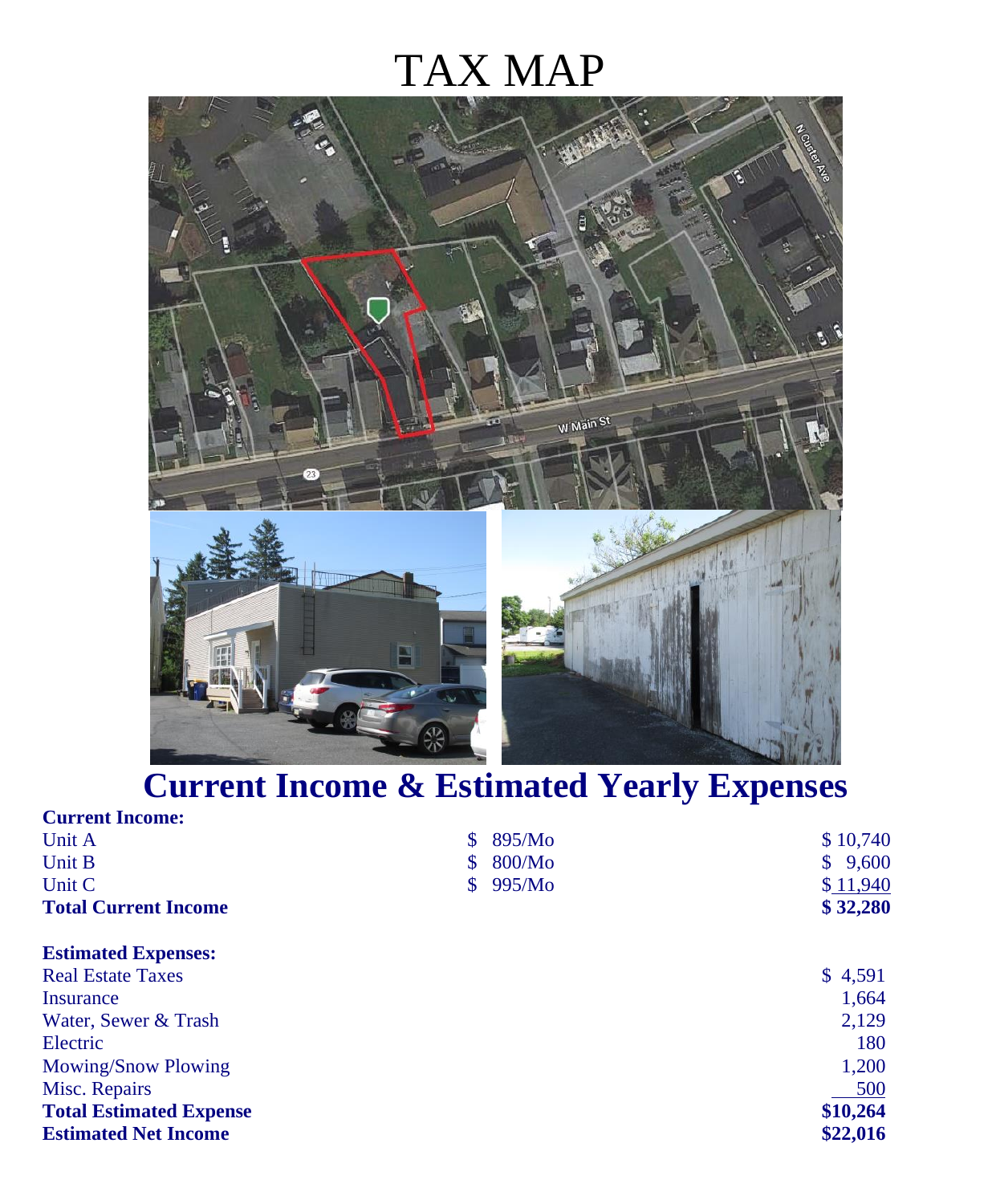# ★**INVESTMENT OPPORTUNITY**★ PUBLIC AUCTION

VALUABLE LANCASTER CO. REAL ESTATE **241 W. Main Street New Holland, PA 17557 Very Well Kept 3 Unit Apartment Building with Detached Storage Building on a .289 Acre +/- Level Lot. Fully Leased with Good Tenants. Seriously for Sale – Don't Miss it! 0 PM Fuesday, August 9,** 

New Holland Boro – Eastern Lancaster Co. School District





(717) 442-9221 (610) 384-8433 [www.barrdavis.com](http://www.barrdavis.com/) AY-002084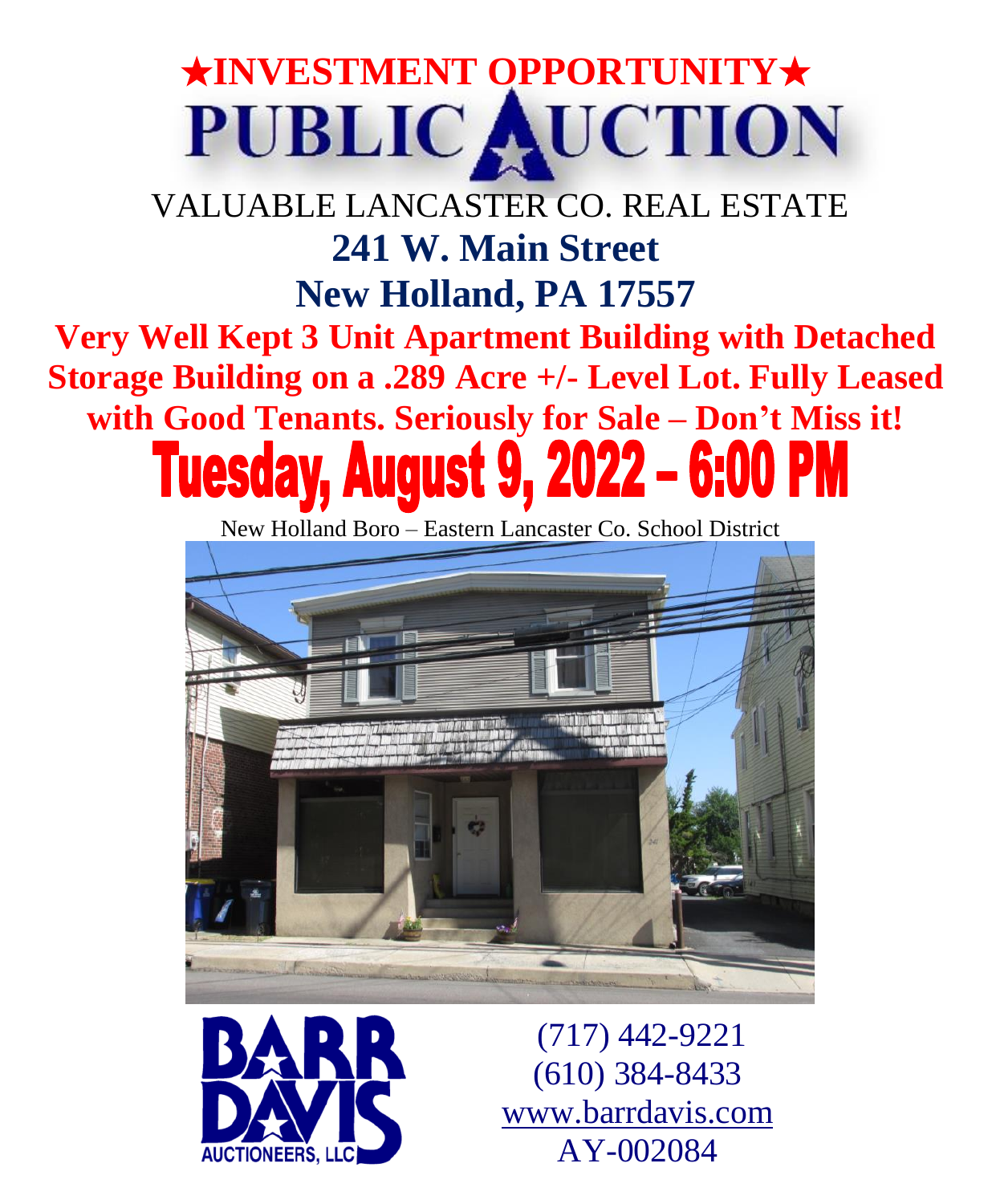|       | <b>ADDRESS:</b> 241 W. Main Street, New Holland, PA 17557 |
|-------|-----------------------------------------------------------|
| DATE: | Tuesday, August 9, 2022 6 PM                              |
|       | <b>OWNER:</b> Glenn E. $\&$ Lisa N. Herr                  |

**LOT DESCRIPTION:** .289 Acre +/- (Plot Plan on Back) **SCHOOL DISTRICT** Eastern Lancaster County **COUNTY** Lancaster **MUNICIPALITY** New Holland Borough **ZONING:** Residential **TAX PARCEL:** 48-74398-0-0000 **DEED REF:** 5806730 **WATER:** Public **SEWER:** Public

| <b>TAXES:</b> | <b>YEAR: 2022</b> |                                         |
|---------------|-------------------|-----------------------------------------|
| \$3,103       |                   | <b>School:</b> Eastern Lancaster County |
| \$703         |                   | <b>County:</b> Lancaster                |
| \$784         |                   | <b>Municipal:</b> New Holland Boro      |
| \$4.591       | <b>TOTAL</b>      |                                         |

#### **REAL ESTATE AUCTION TERMS**

10% Down payment day of Auction. Balance by September 23, 2022. Buyer pays all Realty Transfer Taxes.

#### **OPEN FOR INSPECTION**

Wednesday, July 20, 2022 from 4-6<sup>pm</sup> & Tuesday, August 9, 2022 from 5-6<sup>pm</sup> *Call Auctioneers for complete brochure or private showing.*

#### $\star$ DIRECTIONS $\star$

Located on West Main Street (Route 23) just East of Diller Avenue.

*The information contained in this brochure is believed to be accurate, but is not guaranteed*.